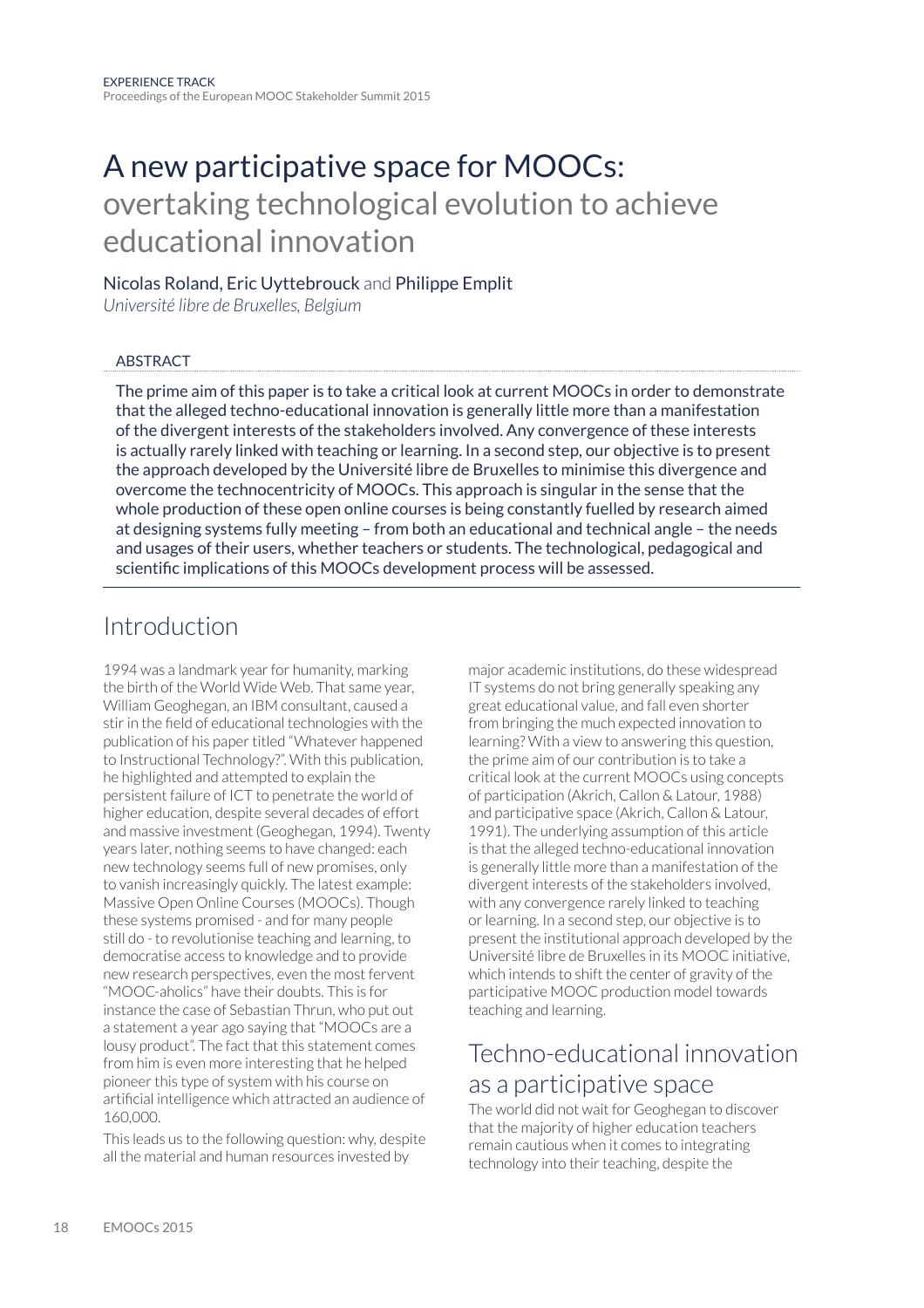decades-long litany that ICT will revolutionize higher education. Though the percentage cited by Geoghegan with regard to the proportion of teaching staff using ICT is not supported by any serious research, the overall fnding has since been backed up by a large number of research projects (Karsenti et al., 2011). There are four reasons explaining this low penetration (Geoghegan, 1994). First of all, it was wrongly believed that the potential target of ICT was a single, homogeneous group, with no attention being paid to the fundamental differences separating the few early adopters from the mainstream. The objective alliance between these early adopters, the "support centres" and the software developers is the second reason: these three stakeholders quickly discovered a common language, unfortunately radically different from and not understood by the majority of teaching staff. Thirdly, the successful projects conducted by the early adopters turned out to be unproductive in the sense that the implementations and examples trumpeted by the early adopters seemed out of reach for the mainstream, in fne alienating and discouraging them rather than encouraging emulation. Finally, one crucial element needed for bridging this gap was missing: "a compelling reason to buy", i.e. an application where the benefts far outweigh the costs - in terms, inter alia, of personal investment.

Geoghegan's analysis is echoed in the participative model, defned by Akrich, Callon & Latour (1991) as a new way of understanding the success of an innovation. Traditionally, a product's intrinsic qualities are used to explain the speed at which the innovation can spread (Akrich, Callon & Latour, 1991). This is backed up by Rogers (1983), who sees fve factors determining the adoption or rejection of an innovative product: relative advantage, complexity, compatibility, testability and observability. The analysis of an innovation thus involves identifying the strengths and weaknesses in each element. By contrast, the participative model is based on putting innovation in its proper context: To understand success or failure, i.e. diffusion and the associated ups and downs, we need to recognise that a product will only be taken up when it manages to gain the interest of a growing number of consumers (Akrich, Callon & Latour, 1991). In this context, the participative model highlights the existence of a whole bundle of factors linking the product to those using it. It highlights the bonds between the product and the more or less organized interests it arouses (Akrich, Callon & Latour, 1991). In other words, the success of an innovative product is not dependent on its intrinsic properties but on its capacity to bring together a large network of stakeholders, whether system builders or system users. The model

highlights the collective dimension of innovation, as the fate of any innovative product is dependent on the active participation of all those who have decided to support its development (Akrich, Callon & Latour, 1991). Their participation is thus dependent on their interest in the product, i.e. their expectations or even the problems they are faced with. Nevertheless, participants' degree of interest will often be different, or even divergent. For an innovative system to be successful, it is therefore necessary to shift the goals and to fnd the common denominator amidst the different interests in order to reposition these goals around a joint project. Encouraging the convergence of participants' interests, such a project becomes a 'participative space', a space in which compromises, adaptations, participative actions and alliances are necessary; Refecting the participating groups, their interests, expectations and plans, a reconfguration takes place. (Rayou, 2004).

# MOOCs: a technocentric participative space

From the perspective of such a model, MOOCs form a technocentric participative space linking the interests of a range of stakeholders. Firstly, universities wish to improve their visibility, boost their reputation through the use of such systems (Cisel & Bruillard, 2012; Boullier, 2014) and even attempt to attract new – top- performing – takers for their on-campus courses as well as new learners for their online programmes (Mangenot, 2014). Secondly, teaching staff invests effort, often without fnancial reward, in the hope of gaining added value for their own research – and sometimes their teaching – activities. Thirdly, on-campus students take up such systems as an innovative way of learning – often in combination with a 'fipped classroom' (Mangenot, 2014), while off-campus students can pride themselves on belonging – at least virtually – to the top universities or on continuing their lifelong learning (Boullier, 2014). Fourthly, university techno-pedagogical support departments view it as reinvigorating their work, up to now dominated by providing technical support to teaching staff with regard to online learning platforms. Fifthly, politicians pounce on MOOCs as a way of enhancing what they are doing in the feld of higher education, as seen in France where the Ministry of National Education is investing heavily in France Université Numérique, its new university IT platform. Sixthly, hosting platforms as well as e-learning content providers can see signs of the establishment of a new market (Karsenti, 2013). Finally, the media are making it a hot topic, coming up with a plethora of articles and reports on the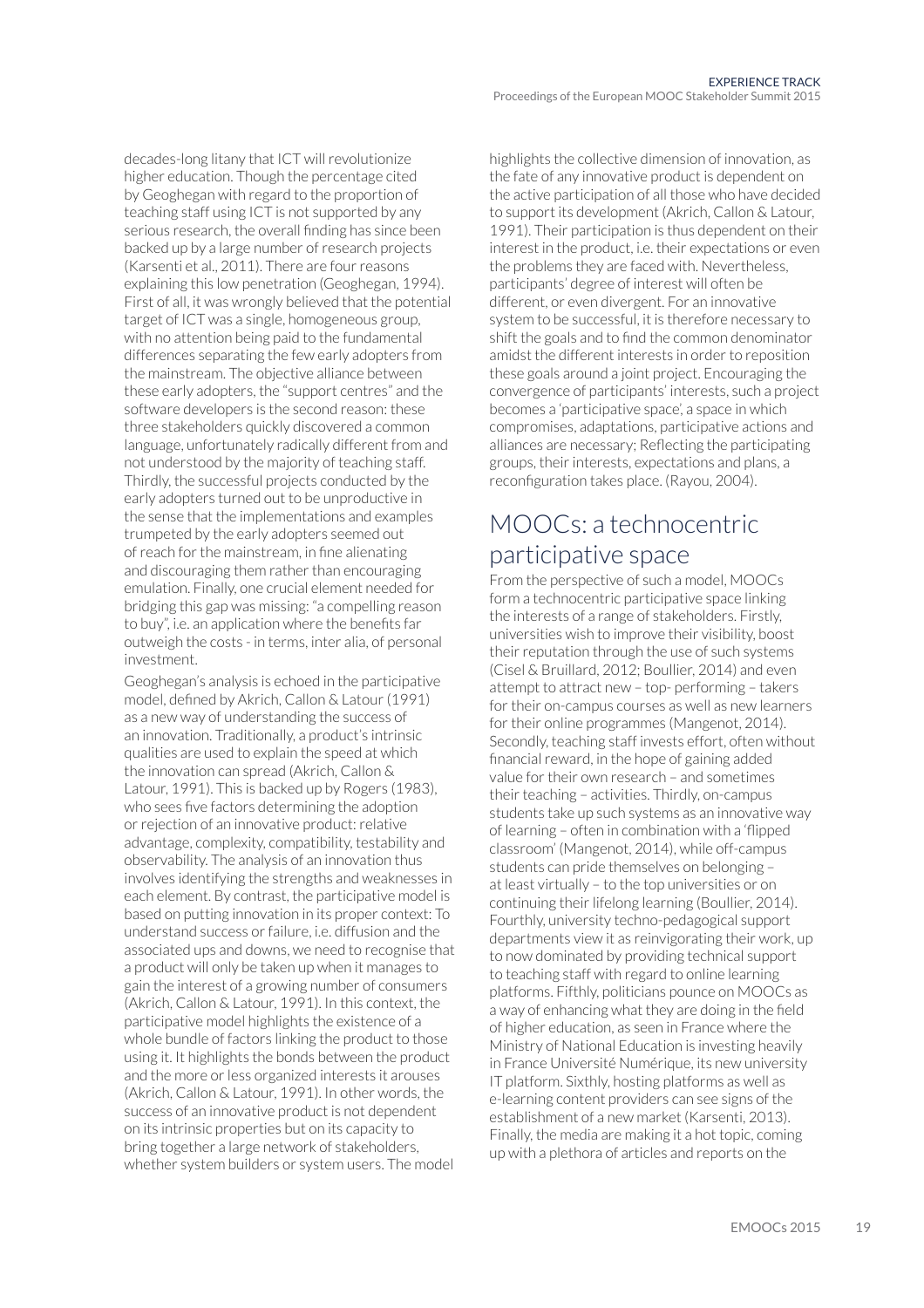Proceedings of the European MOOC Stakeholder Summit 2015

subject. At the end of the day, all these divergent interests fnd themselves prosper comfortably within the current MOOCs.

The participative space created by the MOOCs is mainly technocentric: far from meeting learning needs or promoting new teaching practices, the institutions' goal remain solely to produce MOOCs and to generate fgures – i.e. to have an important number of subscribers (Karsenti, 2013; Boullier, 2014). As a result, the acronym MOOC tends to refect contrasting realities. Although these courses claim to be massive, often with – tens of – thousands of enrolled students, the facts demonstrate that 50% drop out after the frst week, 10% actually end up taking all modules and only 4% actually gain a qualifcation. The open nature of these courses and the fact that they are free of charge tend to be highlighted in the media and by the system developers. However, these two characteristics sometimes collide with the legal reality of the Internet. Indeed in many cases there is a formal ban on using, modifying or disseminating a MOOC's educational content, which is to some extent contradictory to the concept of "Open Educational Resources". Moreover, monetization systems are beginning to appear. These courses – and above all the platforms hosting them – are dependent on a business model to guarantee their continuing existence and, thus, will use a series of different means such as hourly paid tutoring or a fee for a personal certifcate attesting the satisfactory achievement of the course objectives, and advertising schemes. Moreover, though these courses are online, enabling anyone to follow them at any time, the requirement to have a stable, highspeed Internet connection may present an obstacle to the plans of the top universities to offer courses worldwide to a diversifed audience, in many cases in developing countries. Notwithstanding the features making a MOOC a course, a number of pedagogical principles are regularly forgotten. In many cases, such systems are limited to transmitting audio-visual content – i.e. offering a slideshow narrated by a teacher or a very static "stand-up" shot in a studio –, online activities – i.e. for the most part multiplechoice questions as well as, increasingly, activities with peer assessment –, and discussion tools – mainly taking the form of a forum or a wiki with low student participation (Kop, Fournier et Mak, 2011 and Manning et Sanders, 2013 in Karsenti, 2013). MOOCs thus merely use the set-up and layout from most lectures and memory-oriented tests (Boullier, 2014). Finally, it is only necessary to inspect a few MOOCs to uncover a relative amnesia with regard to recent research on online learning: an absence of pedagogical scenarios, assignments hardly matching content, an absence of tutors, assessments without

individualised feedback, etc. As for interactions with the teacher, these are relatively rare: Covering 103 teachers who had designed a MOOC, the survey conducted by Kolowich (Karsenti, 2013) demonstrated that interaction with students was on average limited to a comment posted in the course forum once a week. Within MOOCs, the ultimate incentive seems to be, for all players, the number of enrolled at the beginning of the course. All the focus remains on this fgure, although, as mentioned above, it can decrease very quickly. Therefore, it is understandable that under these conditions, there is no need to invest in risky pedagogical innovations as it seems rather better to provide the public with what it knows: lectures marked from the label of major universities (Boullier, 2014).

# Shifting the participative space's center of gravity: the policy of the Université libre de Bruxelles

With a view to examining the potential of Massive Open Online Courses, in October 2014 the Université libre de Bruxelles gave its ULB Podcast unit the task of implementing a project based on action research. At the start, the objective was to develop four courses.

Their production was based on two complementary theoretical methods: design-based research (Design-Based Research Collective, 2003) and AGILE (Beck & al., 2001). The former combines the development of a system – in our case a MOOC – and an analysis of its impact with a view to developing new theories. In contrast to predictive and experimental research, in which experience is used to test theory-based hypotheses and thereby further develop the theory in question and perhaps fnd applications for practitioners, the aim of designbased research is to analyse a practical problem through having researchers and practitioners work together. These then develop, via iterative cycles and successive improvements, solutions based on existing design principles. The development process is, at the end, thoroughly refected on with a view to arriving at design principles and enabling improvements for the solution's implementation (Reeves, 2006). The second theoretical method, AGILE, is an iterative, incremental and collaborative method, with just the right dose of formalism, and generating a high-quality product while taking account of developing needs.

What is more, the work of the ULB Podcast unit, set up in 2010, has developed a usercentric approach (Roland, 2012). In an effort to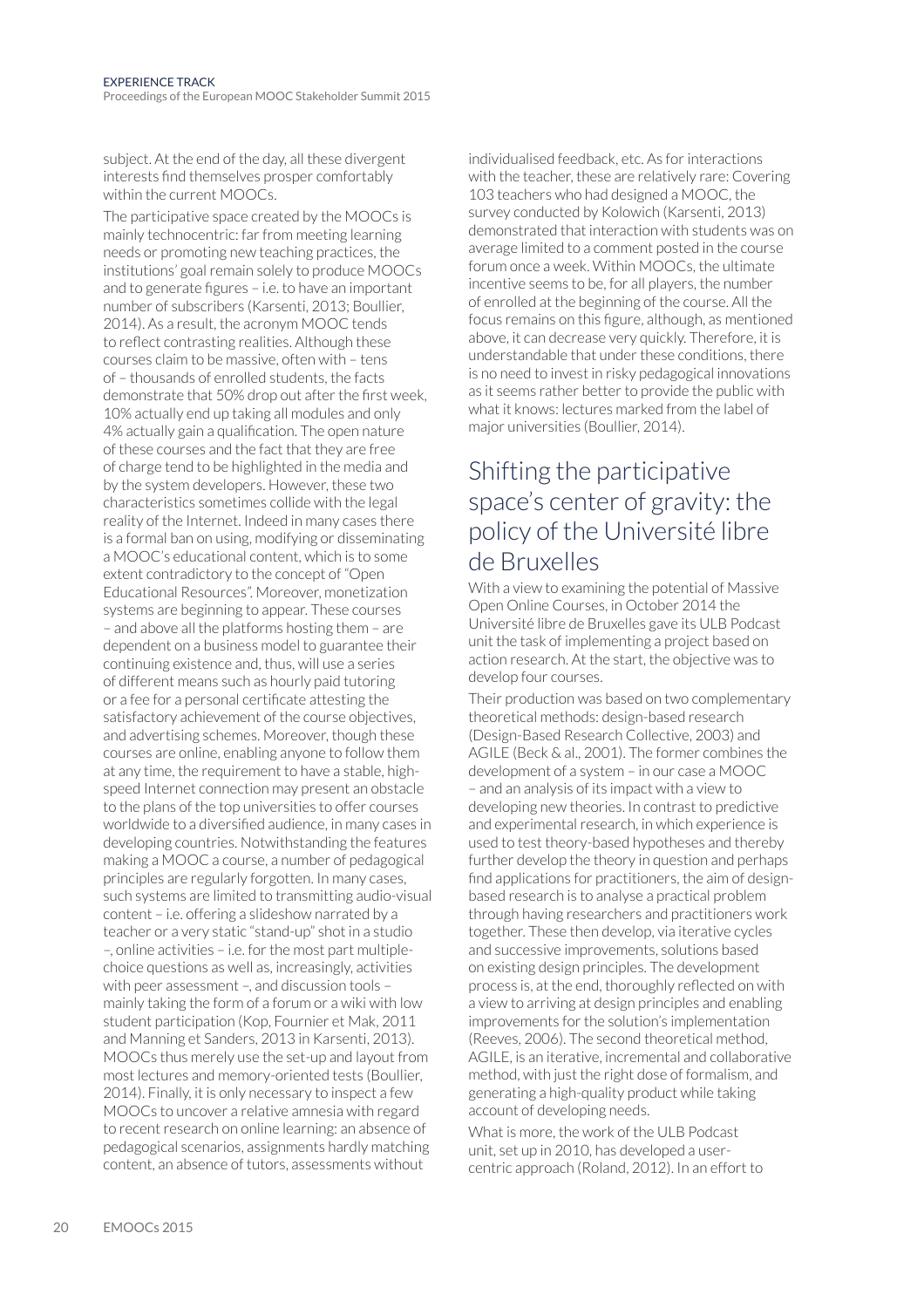strengthen the pedagogical dimension and enhance the learning impact, the design process of the MOOCs took account of the needs, expectations and characteristics of both teaching staff and potential learners right from the start. This usercentric approach is also being used in the scientifc assessment of the MOOCs. Looking beyond the data, the aim is to get teaching staff and students interested in the project. This in turn demonstrates the importance of the active role of individuals to interpret the changes brought about by the system. This discussion prior to the introduction of Massive Open Online Courses at the Université libre de Bruxelles was tested, within the ULB Podcast unit, in the context of a similar action research project on podcasting (Roland & Emplit, 2015). The fndings have demonstrated the value of the work undertaken, resulting in the development of an innovation project centred on pedagogy and learning and maintained over time.

## Three-dimensional implications: technical, pedagogical and scientifc

Looking at the technical dimension, the designbased research approach allowed the development of tools perfectly matching how they are being used. Technological development is thus continually infuenced by the signifcance accorded to MOOCs by users, by the way in which they adopt the MOOCs and are able to infuence certain functions. This in turn makes MOOCs more responsive to users' needs in terms of teaching and learning. In this context, ULB Podcast has already developed, through analysing student usage of pedagogical videos, an enhanced audiovisual player including a function allowing users to interact with the video. Both students and teaching staff have the opportunity to include temporal bookmarks (a title, a description and keywords related to a specifc time) as a way of annotating, sectioning or summarising their videos. Moreover, with the aim of encouraging collaborative practices with regard to these bookmarks, ULB Podcast has included a simplifed bookmark export/ import function. As of February 2015, the player also contains a chat system synchronized with a specifc timecode in the video.

Looking at the pedagogical support for the MOOC designers, the approach used concentrates on supporting them throughout the production process and in particular before the recording. This support ranges from the initial interview with the teacher to discuss the ins and outs of adapting a course to MOOC format to the production of the

educational documents, via the scene-setting in the form of a storyboard, an analysis of student behaviour with a view to improving the product, and possibly even via the in-depth technical aspects. Indeed, these different steps should by no means be overlooked as the pedagogical investment before the actual production of the MOOC can help avoid overloading the cognitive processes involved, and even help improve comprehension, persistence and/or motivation. Through using our design-based research approach, ULB

Podcast has now developed in-depth knowledge of how to didactically transpose scientifc and/or pedagogical content into an audio-visual support tool using the most suitable media. It now produces audio-visual material – recorded courses or modules – taking into account the properties of an effcient educational video based on its research results. Turning to the scientifc dimension, the aim is to produce a longitudinal axis between the MOOCs production process and their adoption by learners. This allows for feedback and a basis for refection for researchers, designers and techno-educational teams ultimately leading to improvements for future MOOCs. This research is based on a mixed approach aggregating a quantitative part (learning analytics and surveys) with a qualitative part (interviews, anthropological analysis of behaviours and logbooks). This scientifc approach, though of fundamental importance, as yet hardly features in the feld of MOOCs. Moreover, given the investment of teaching staff both in the production of their MOOCs and in the recasting of their inclass courses, it is essential to get them interested in Scholarship of Teaching and Learning (SOTL). The aim here is to get teaching staff who produce MOOCs to refect on university teaching practices through the window of their personal experience.

#### Action research as a driver of innovation in university teaching

As far as MOOCs are concerned, Cisel (2014) stated recently that the phenomenon is still in its prehistory; technologies employed are still rustic and scientifc knowledge is just beginning to take shape. In our view, this is incorrect. We consider the Massive Open Online Courses as a new avatar of distance learning and the product of twenty years of research, which have provided a better understanding of teaching and learning practices. To conclude, the goal of the ULB's deployment of MOOCs is to systematically enrich these systems with the technical and educational elements that are too often missing, helping them to become real learning tools promoting success and emancipation. It is essential to link the production of such